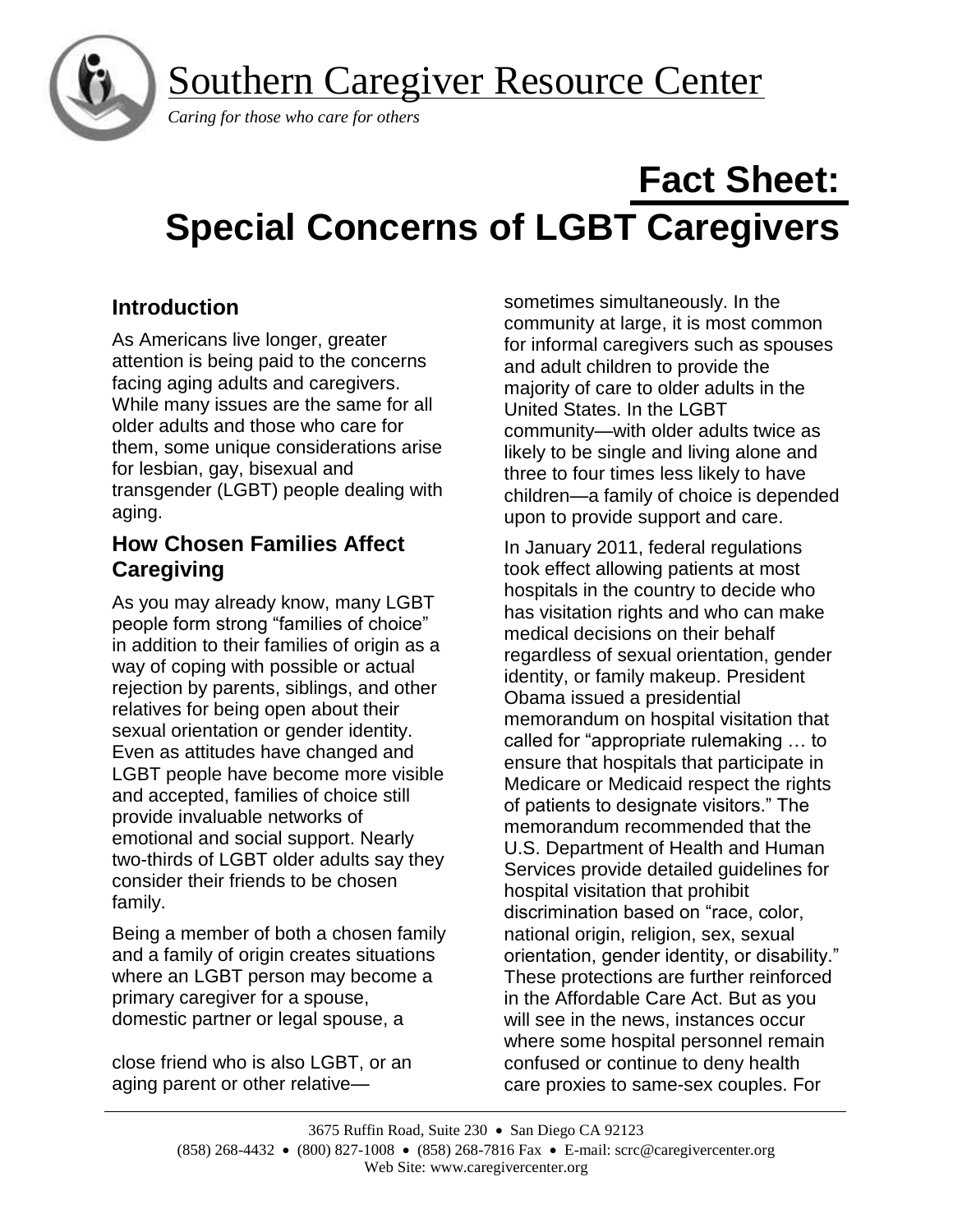more information on health care visitation rights and decision-making, see these resources available from the Human Rights Campaign.

It is also important for LGBT seniors and their caregivers to complete basic legal documents establishing the right to make care decisions and to document treatment preferences for hospital and healthcare providers. (See the fact sheet, *Legal Issues for LGBT Caregivers.*)

# **Dealing with Your Employer**

Another concern that some LGBT caregivers face is scheduling time off with their employer to care for an aging loved one. Time off can range from occasional doctor visits to extended unpaid leave to be with someone who is more seriously ill. This concern may be further complicated by the degree to which you are "out" at work and whether your employer has a nondiscrimination policy that affirms LGBT people and offers domestic-partner benefits.

Ask your human resources department for written copies of your company's policies and benefits. Discuss any concerns with your manager or boss. If you are not "out" to your employer or do not feel comfortable discussing personal issues with your manager or HR department, seek referrals for legal advice from local or nearby LGBT organizations, the National Center for Lesbian Rights (available to all LGBT people), or Lambda Legal.

The federal Family and Medical Leave Act—which requires most companies to offer employees at least 12 weeks unpaid leave to care for ailing family members—does not provide job protection to LGBT (or unmarried heterosexual) domestic partners.

However, many private employers, including more than half of Fortune 500 companies, now offer domestic partners the same medical leave and bereavement policies as married employees. Public employees also enjoy these benefits in cities and states where domestic partner benefits are offered as do employees of some federal agencies.

In California, workers who contribute to the State Disability Insurance (SDI) fund are entitled Paid Family Leave, up to six weeks of partial pay each year while taking time off from work to: bond with a newborn baby, adopted or foster child; and care for a seriously ill parent, child, spouse, or registered domestic partner. Workers may receive up to 55% of their weekly wages up to a maximum weekly benefit amount (determined by weekly wages in the base period).

Some states may provide registered domestic partners and same-sex spouses with the right to receive unemployment benefits when they leave a job position to join their partner at a new location where commuting is impractical, and a job transfer is not available. Although it will vary by state, in California, this benefit is not charged to the employer's account.

# **Finding Supportive Healthcare and Service Providers**

As a caregiver, the time may come when you need additional support to provide proper care for your loved one. Paid care is available at nearly every stage along the continuum of care from in-home service to residential assistedliving to skilled nursing facilities. Entrusting the care of a loved one to a stranger can be a difficult decision—one that can be compounded by fear of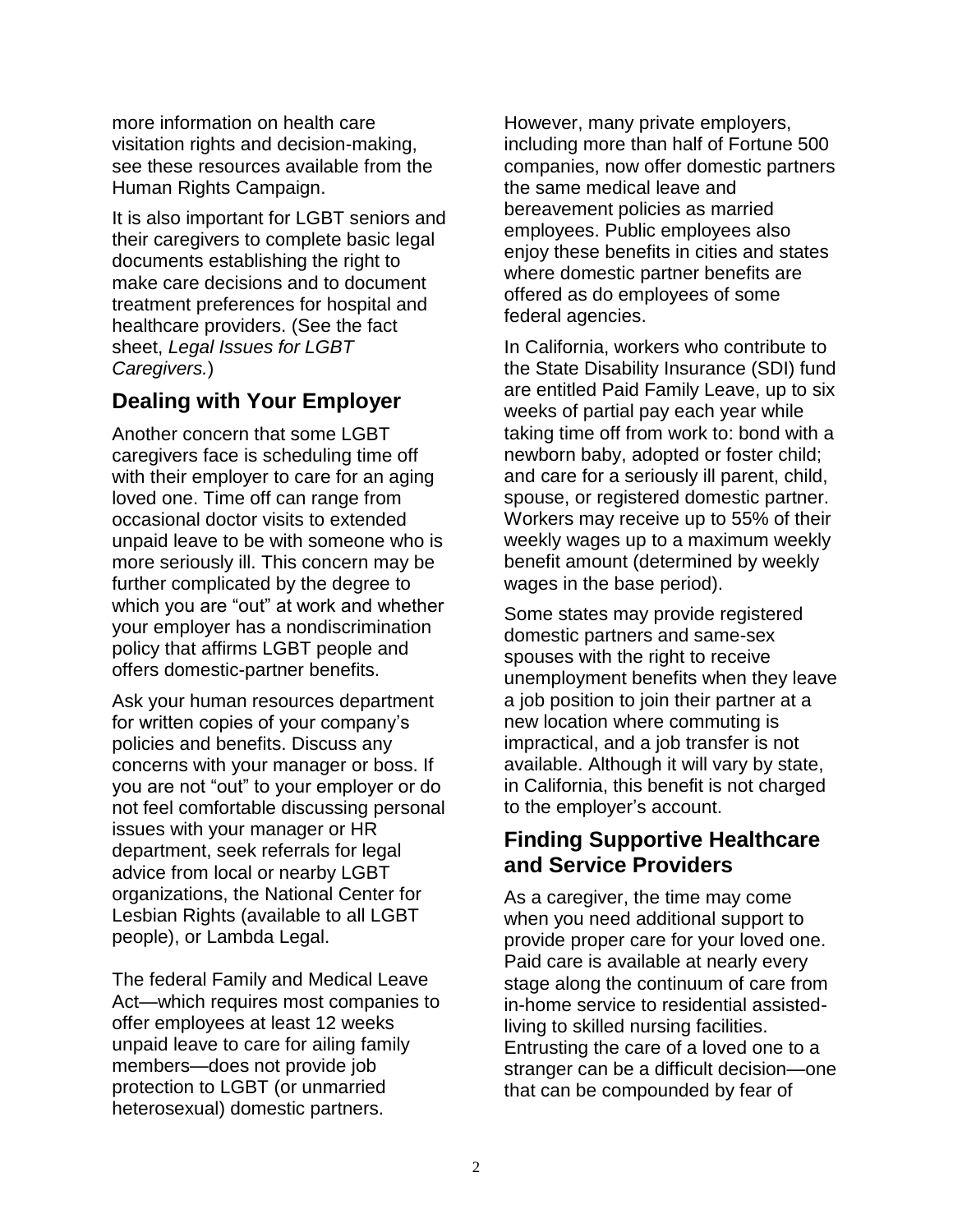inadequate treatment or discrimination for being LGBT. Too often, LGBT older adults can allow this fear to postpone seeking assistance or support, which further increases isolation and decreases mental and physical health.

For these reasons, it is important to do some preliminary research on in-home care and support and other community resources that are available before discussing it with the person for whom you are providing care. Having answers at the ready will help ease concerns that your partner, spouse, or friend may raise and will better allow you to move forward with a plan for additional care.

The best source for information about service providers is firsthand knowledge from other LGBT people you know. Ask friends and work colleagues with similar circumstances for referrals to LGBTaffirming healthcare and service providers with whom they have worked and discuss what they liked and didn't like about their care. Make notes about specific departments and people they considered to be strong allies.

Similarly, local or nearby LGBT community centers, LGBT health organizations, and LGBT senior advocacy groups can provide excellent referrals and support. You may also consider reaching out to HIV/AIDS service organizations for a list of LGBTaffirming healthcare providers. Another option is to contact the Gay and Lesbian Medical Association, which offers referrals to LGBT-sensitive medical professionals in many parts of the country. Lastly, you may want to see which, if any, senior service providers advertise in local LGBT publications or websites in your area. This can be a good first sign that an agency or

organization has experience with and ties to the community.

Once you have a list of providers, review their websites and literature. Are LGBT couples represented in images? Do they use inclusive words such as domestic partner, significant other, and life partner as well as spouse? Do they describe a broad definition of family? Is there a stated nondiscrimination policy that specifically affirms the rights of LGBT people? Call agencies and ask about their policies directly. Ask them how many LGBT clients they work with currently and what steps they have taken to create a welcoming environment for LGBT seniors.

For most people, the price of care will factor heavily into decisions about bringing on additional support. Through each state's Medicaid program (Medi-Cal in California), a number of services such as adult day healthcare and inhome assistance may be funded to support those needing care. Some states have "consumer-directed" inhome support-service programs, which allow aging adults with disabilities to hire and supervise a paid support worker with whom they feel comfortable. In many states with consumer direction, spouses are restricted from being hired to provide paid care. In this case, for LGBT caregivers, non-married samesex couples can hire their partner to provide care.

You will find it much easier to work with and obtain information from Social Security, Medicaid/Medi-Cal, and other service providers if the person for whom you are caring has completed certain standard legal documents that designate you to act on his or her behalf. Even if you and your loved one currently have an understanding with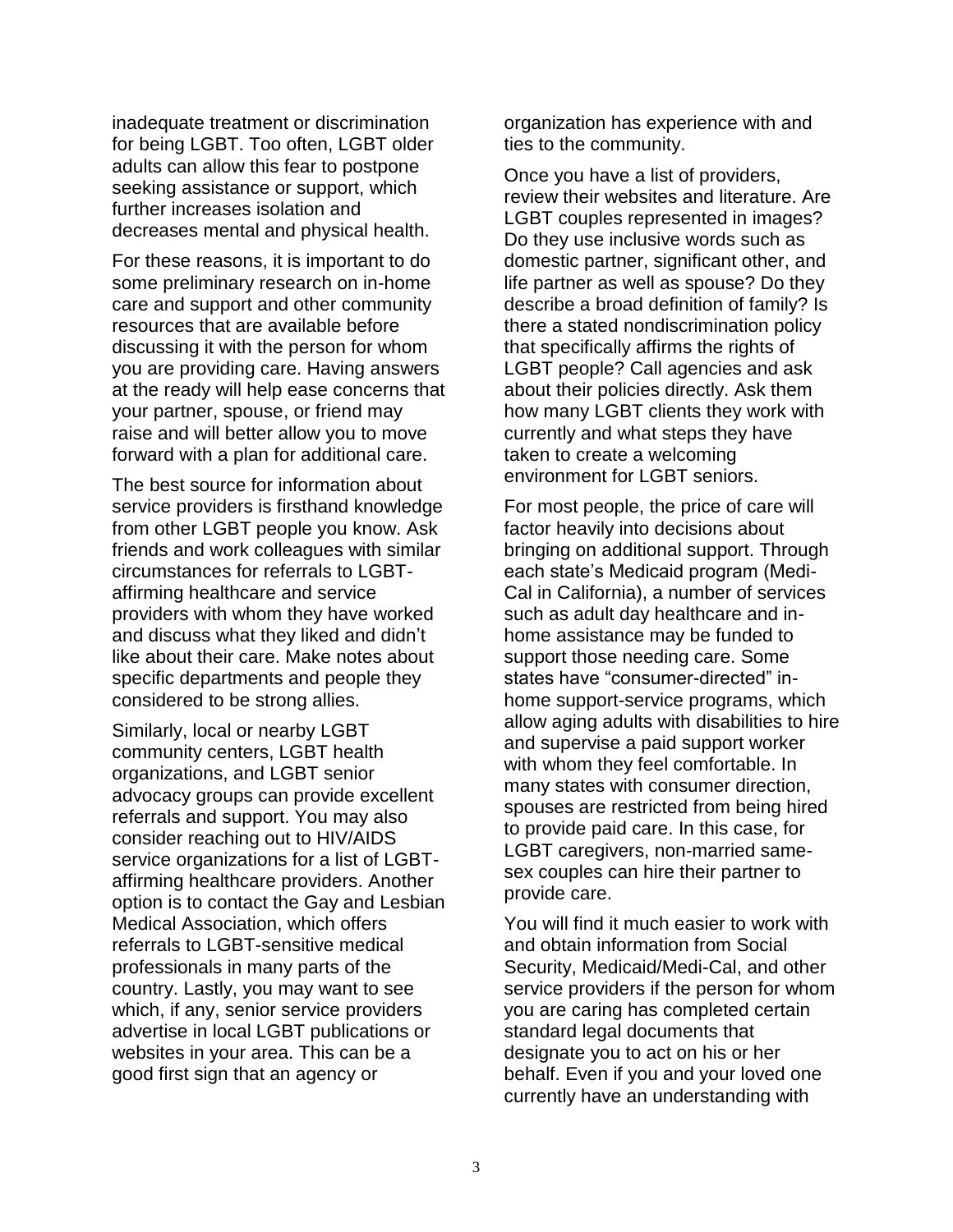certain physicians or care staff, it is still important to take these legal steps. In an emergency, you may have to deal with doctors and other professionals outside your regular care network who will not provide medical information to individuals who are not next of kin or who are not legally designated to make decisions on behalf of the patient. (See the fact sheet, *Legal Issues for LGBT Caregivers.*)

Depending on where you live, your expectations for finding LGBT-affirming care and support may vary widely. In cities with visibly large LGBT communities, you may find that older LGBT people have formed their own social and support organizations and that there are dedicated LGBT medical clinics, assisted-living facilities, and retirement communities. In many other cities and towns, senior care providers may not know that they have worked with LGBT aging adults or why a person's sexual orientation is even relevant. (Unfortunately, unless providers receive training on reaching and serving LGBT caregivers and their families, their needs may remain largely invisible.) Continue seeking referrals from friends, colleagues, and local and national LGBT organizations until you feel good about working with a provider.

# **Experiencing Mistreatment or Discrimination**

A recent survey of LGBT Baby Boomers found that a growing number of LGBT aging adults expect to be treated with respect and dignity at the end of their life. In spite of this, one in five of the LGBT adults surveyed cited fear of double discrimination (for being older and LGBT), as a significant concern about aging. These fears are particularly important to seniors moving into nursing

homes or residential care facilities. Unfortunately, 41 states do not currently have any housing or public accommodations laws prohibiting discrimination against people based on their sexual orientation.

Homophobia can be expressed in different ways in a care facility, ranging from comments made to your spouse, partner, or friend to problems with the care that is or should be provided. Under the law, all residents have rights and protections. The facility must publicly list and provide a copy of these rights to all new residents.

If problems occur, the first step in resolving the issue is to determine whether the mistreatment is the behavior of an individual or the part of a larger pattern of behavior within the facility. If the harassment is by another resident, possibly a roommate, ask if your loved one can be moved to another room or part of the facility. If the problem stems from an individual health worker or aide, talk to the appropriate supervisor or administrator and ask if another staff person can be assigned to assist your partner, spouse, or friend. If problems persist or if you determine that the homophobia is widespread and can't be resolved by talking with the facility staff, you should contact your local Ombudsman Program.

Under federal law, each jurisdiction must maintain an Ombudsman Program that will rapidly verify claims of mistreatment or of abuse in licensed care facilities and will help to mediate problem resolution. Local Ombudsman Programs also should be responsive to caregivers who want to discuss their concerns about care in a licensed facility and assist in determining if a complaint should be filed. Contact the Office on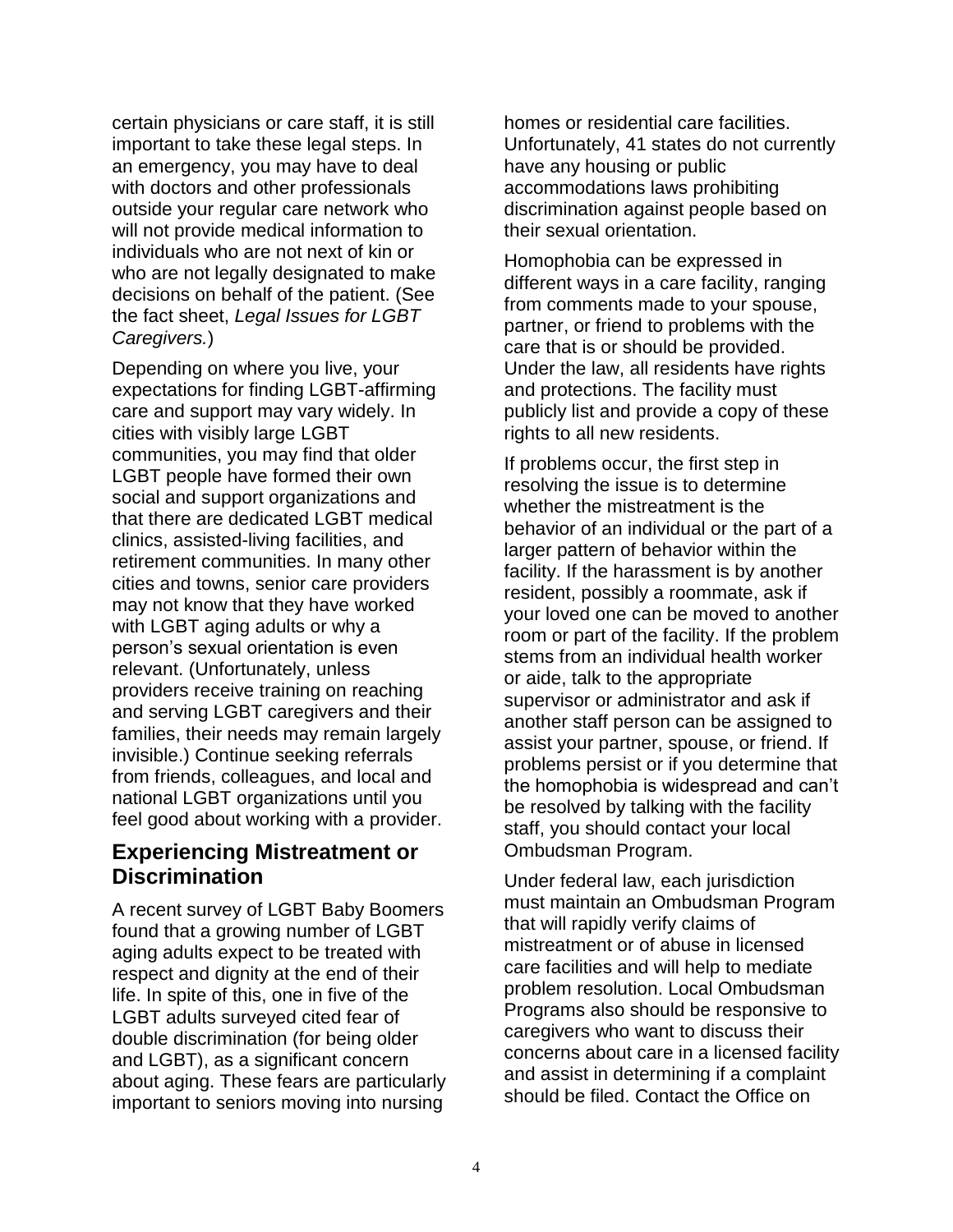Aging or the Area Agency on Aging in the county in which the facility is located to get information about your local Ombudsman Program. You can also report a problem directly to the state department (often the State Department of Health) that licenses or certifies skilled nursing facilities (sometimes known as nursing homes), residential care facilities, or board and care homes.

# **Maintaining A Sense of Community**

Some older LGBT adults report feeling disconnected from or invisible to the larger LGBT community as they age. In our youth-focused culture, institutionalized ageism produces these feelings among heterosexual older adults as well. As an LGBT caregiver, it can be important to help the person for whom you care stay connected to members of your chosen family and to other LGBT older people.

As LGBT people age and depend on others for care, they may become more guarded about who they are. While this choice is understandable, one consequence can be greater feelings of isolation. Also, since LGBT seniors are more likely to be single and to live alone, extra efforts may be needed to build and maintain social support networks. Ask local LGBT organizations about regular social events for LGBT seniors in your area or about the availability of an LGBT-friendly visitor program. Seek out multigenerational community activities such as bingo nights, film festivals, and neighborhood fairs as ways to stay connected to the community at large. Patronize local cafes and bookstores where LGBT people congregate. Invite friends or family members to join you and your loved one.

Depending on where you live or your loved one's mobility, you may not have access to a variety of places where LGBT people gather. Try to take advantage of virtual communities. Almost every hobby has a subset of LGBT enthusiasts online with whom you can connect and chat about shared interests. A great place to start is the Family Caregiver Alliance's LGBT Community Support: Caregiving for our Families and Friends online support group.

# **Being an LGBT Caregiver for an Aging Parent or Relative**

Most issues that you will face as an LGBT caregiver for an aging parent or relative are the same as those faced by all caregivers. In a family of origin, it is typical for one child to assume the role of primary caregiver for an aging parent or parents. That responsibility often falls to the person who lives closest to the parents or who does not have young children. For LGBT people, the assumption that they do not have family responsibilities of their own if they do not have children can be particularly hurtful.

Even if you are "out" to siblings and relatives, they may not understand or appreciate that being part of a chosen family means you have serious obligations and commitments. Depending on family dynamics and communication styles, your role as a primary caregiver may be assumed without discussion. If you need help setting clear boundaries with your siblings and relatives, one option is to ask a local caregiver support agency or social worker for assistance in facilitating a family meeting. All members of the family—especially the primary caregiver—should think about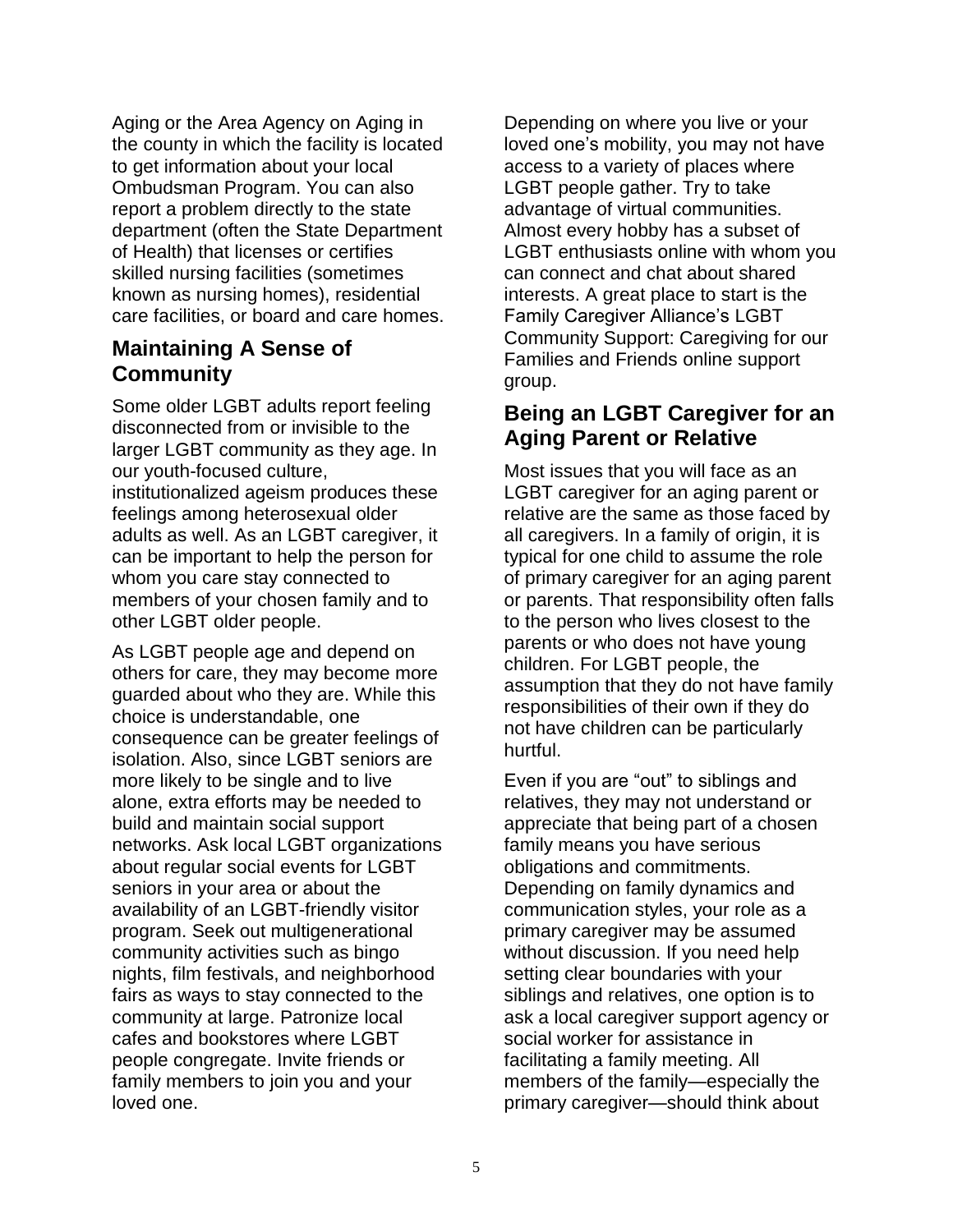what needs to be discussed. The person providing most of the care should explain what part of the responsibility he or she feels able to shoulder and what help is needed. It is appropriate and important to set limits and to not agree to more than you can handle just to preserve family harmony. (See fact sheet, *Holding a Family Meeting.*)

# **Maintaining Your Own Well-Being as an LGBT Caregiver**

Providing care for a loved one can span weeks, months, or, in many cases, years. Learning to ask for support and taking care of your own emotional, physical, and spiritual health are important considerations for every caregiver. LGBT caregivers may also need to consider some additional factors when strategizing ways to find support and assistance.

To live openly and honestly, many LGBT people have had to make the difficult decision to live without contact or support from their family of origin. Many LGBT adults have also chosen to not have children of their own. In these cases, extended family may not be a source of assistance and support. If this is true for you, it is especially important to reach out to chosen family members for help as well as turning to community, medical, and assisted-living support services when necessary.

There are various state and federal programs designed to support caregivers. The National Family Caregiver Support Program (NFCSP) distributes money to states, which in turn fund local Area Agencies on Aging to provide services directly or to contract with community agencies to offer support. The language authorizing the program is broad and inclusive, defining

a family caregiver as "an adult family member, or another individual, who is an informal provider of in-home and community care to an older individual." The types of services funded by the NFCSP include counseling, legal advice, and access to a respite or break from caregiving.

Familiarity with LGBT-specific issues will vary widely in these agencies. If you meet resistance from one person, ask to speak to someone who has training or experience working with LGBT seniors and caregivers. To learn more about NFCSP services, contact the Office on Aging or the Area Agency on Aging that serves the region in which the person you care for resides.

## **References**

Still Out, Still Aging: The MetLife Study of LGBT Baby Boomers, 2010 MetLife Mature Market Institute [www.metlife.com](http://www.metlife.com/)

Human Rights Campaign: Hospital Visitation Rights [www.hrc.org](http://www.hrc.org/)

Paid Family Leave California [www.paidfamilyleave.org](http://www.paidfamilyleave.org/)

## **Resources**

**Southern Caregiver Resource Center** 3675 Ruffin Road, Suite 230 San Diego, CA 92123 (858) 268-4432 | (800) 827-1008 (in CA) E-mail: scrc@caregivercenter.org Website: [www.caregivercenter.org](http://www.caregivercenter.org/)

The Southern Caregiver Resource Center offers services to family caregivers of adults with chronic and disabling health conditions and is for residents of San Diego and Imperial counties. Services include information and referral, counseling, family consultation and case management,